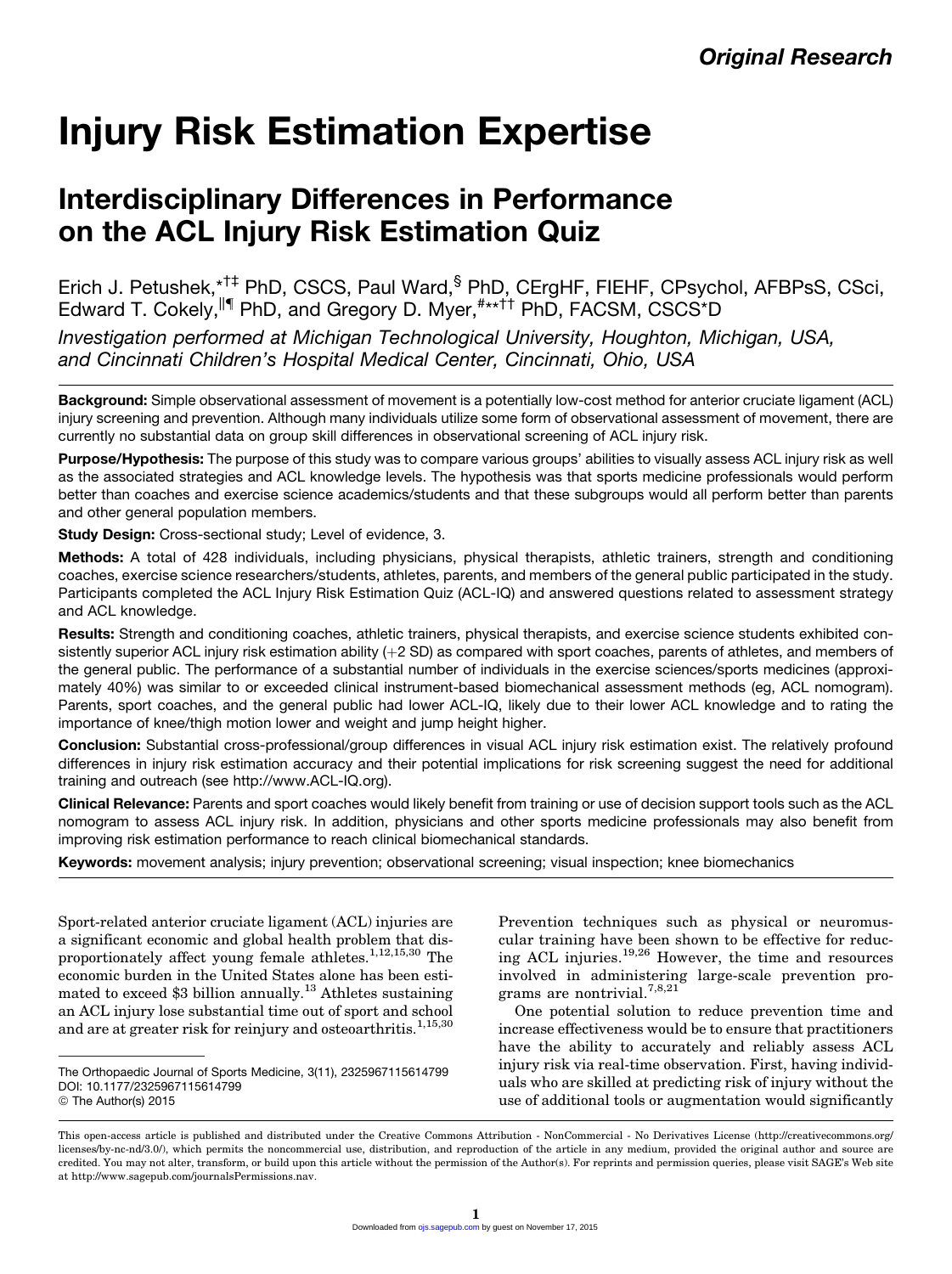reduce screening time and cost over current biomechanical instrument-based methods.10,18 Second, successful injury prevention programs emphasize biomechanical technique correction or feedback.<sup>9</sup> To provide such feedback, the observer must have the ability to detect anomalies in movement patterns that would place an individual at risk for injury.

Limited research using a small number of physical therapists has begun to answer questions related to an individuals' ability to accurately assess ACL injury risk via observation.4,20,25,28,29 Three of these studies used a limited number of raters (1 observer in the study by Stensrud et al,<sup>25</sup> 3 observers in that by Nilstad et al<sup>20</sup> and Ekegren et  $al<sup>4</sup>$ ), and hence, have ignored the impact of individual differences on risk estimation ability. When a larger sample of observers were studied by Whatman and colleagues,<sup>29</sup> initial evidence for skill-based differences in risk estimation ability emerged. However, the ability to generalize from these studies to ACL injury risk estimation in the real world is limited due to the confounding judgment task instructions, criterion choice (ie, knee medial to toe is not the best predictor of actual ACL injury risk), and representativeness of stimuli (ie, individuals aged approximately 11 years are not at greatest risk for ACL injury). Moreover, all these studies utilized physical therapists and so it is unknown whether results will be generalizable to other individuals who would benefit from assessing ACL injury risk, including physicians, athletic trainers, sport coaches, strength and conditioning coaches, parents of athletes, and the athletes themselves.

Building on this work, Petushek and colleagues $^{23}$  developed and validated a brief test of ACL injury risk estimation skill: the ACL Injury Risk Estimation Quiz (ACL-IQ; http://www.ACL-IQ.org). The test is intended to measure an individual's ability to visually estimate an athlete's risk for an ACL injury by watching videos of drop vertical jumps where the responses are compared with concurrent 3-dimensional (3D) biomechanical measurement of an ACL injury risk factor. Drawing on a large sample of individuals  $(600+$  participants) that included coaches, sport medicine practitioners, and computer-literate individuals from the general population, initial studies documented stable, superior, and reproducible skill-based differences

in ACL injury risk estimation. Preliminary results further suggested that some individuals may even outperform clinical-based biomechanical screening methods (eg, ACL injury risk nomogram; see Myer et al $^{18}$  for development and validation). Nevertheless, research has yet to precisely analyze and compare performance differences among specific subgroups (eg, physicians, athletic trainers, physical therapists, coaches, and parents) who may differ in their level of expertise with respect to ACL injury risk estimation.

The purpose of this study was to assess skill-based differences in visual estimation of ACL injury risk across various groups who would benefit from or be likely to use observational movement analysis for ACL injury risk assessment. Based on our previous research, we know that exercise science professionals, as a whole, can more accurately estimate ACL injury risk compared with non–exercise science individuals (eg, general public, sport coaches, parents, and athletes).<sup>23</sup> However, do subgroup differences in ACL injury risk estimation skill exist? Are coaches better than parents? Are physical therapists better than physicians? In addition, how does performance of the subgroups compare with an optimized clinically available instrumentbased screening method (ACL nomogram)? We hypothesized that groups specializing in sports medicine/rehabilitation and having extensive knowledge/experience in ACL injury/prevention such as physicians, physical therapists, and athletic trainers will perform best and similar to the ACL nomogram. Subgroups hypothesized to have some experience and knowledge regarding ACL injury/prevention such as sport coaches, strength and conditioning coaches, and exercise science academics/students will perform better than parents and other general population individuals but poorer than the aforementioned sports medicine/rehabilitation professionals.

Based on recent perceptual-cognitive modeling of ACL-IQ skill, various factors such as ACL knowledge (eg, location, function, risk factors) and cue utilization (eg, focusing on the amount of medial knee motion and ignoring jump height and weight of the athlete) appear to account for major performance differences.<sup>22</sup> Accordingly, subgroup analysis of these factors may provide new insight into specific areas for targeted risk estimation training.

<sup>\*</sup>Address correspondence to Erich J. Petushek, PhD, CSCS, College of Human Medicine, Michigan State University, East Lansing, MI 48824, USA (email: [erich.petushek@gmail.com\)](mailto:erich.petushek@gmail.com). †

<sup>&</sup>lt;sup>†</sup>College of Human Medicine, Michigan State University, East Lansing, Michigan, USA.

<sup>‡</sup> Department of Health and Human Performance, Northern Michigan University, Marquette, Michigan, USA.

<sup>§</sup> The Applied Cognition & Cognitive Engineering (AC2E) Research Group, University of Huddersfield, Huddersfield, UK.

<sup>||</sup>Department of Psychology and National Institute for Risk and Resilience at the University of Oklahoma, Norman, Oklahoma, USA.

<sup>{</sup> Center for Adaptive Behavior and Cognition, Max Planck Institute for Human Development, Berlin, Germany.

<sup>#</sup> Division of Sports Medicine, Cincinnati Children's Hospital, Cincinnati, Ohio, USA.

<sup>\*\*</sup>Departments of Pediatrics and Orthopaedic Surgery, University of Cincinnati, Cincinnati, Ohio, USA.

<sup>††</sup>The Micheli Center for Sports Injury Prevention, Waltham, Massachusetts, USA.

One or more of the authors has declared the following potential conflict of interest or source of funding: Funding support was received from the National Science Foundation Graduate Research Fellowship (1108024), Research Council of Norway (230163), National Science Foundation (SES-1253263), and the Ministerio de Economía y Competitividad ("Helping Doctors and Their Patients Make Decisions About Health," PSI2011-22954). This work was also supported in part by National Institutes of Health grants R01-AR055563 and R01-AR056259.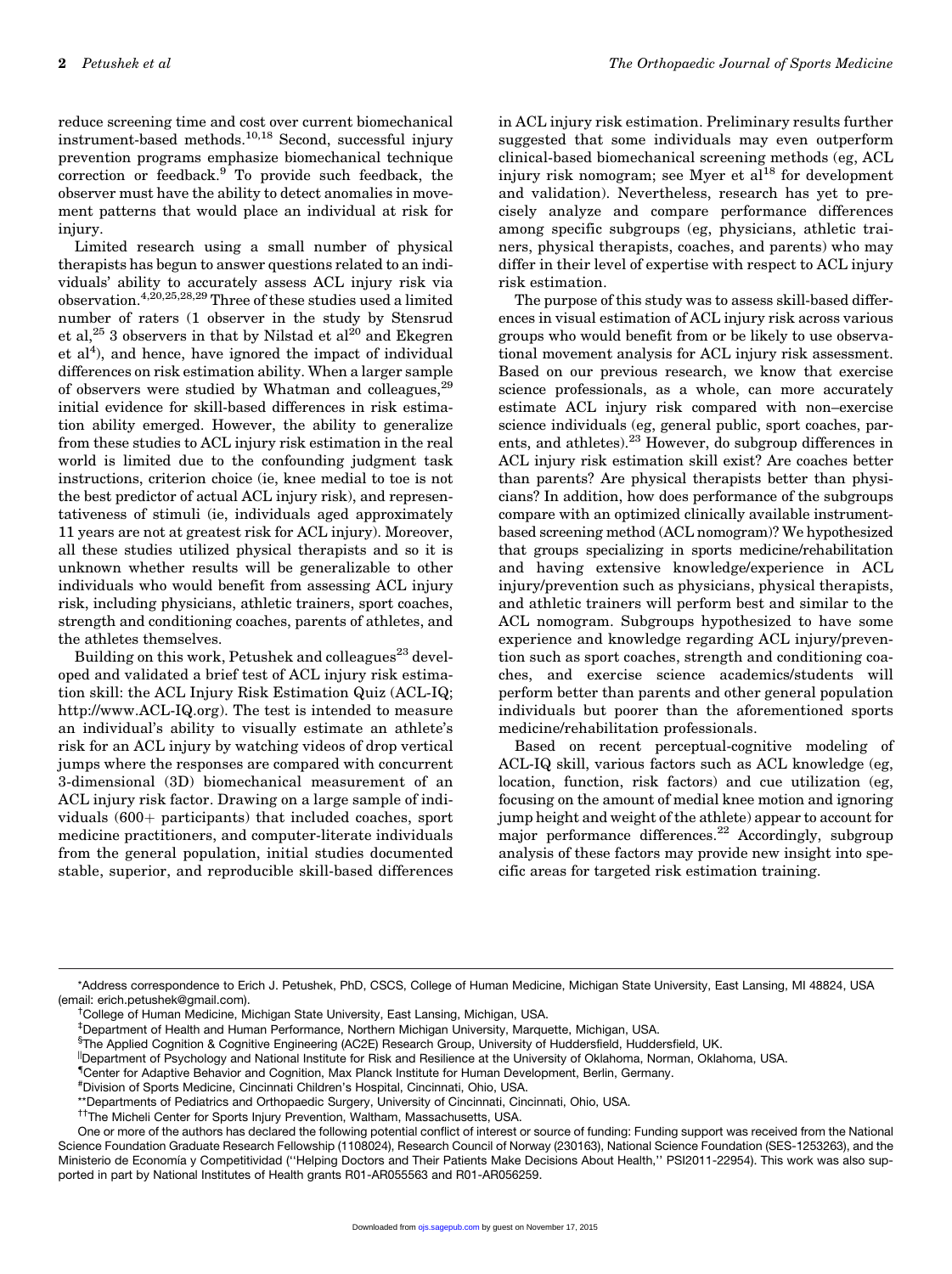TABLE 1 Participant Demographic Characteristics<sup> $a$ </sup>

|                             |     |                          | Sex, Within-Group $\%$ |      |  |  |
|-----------------------------|-----|--------------------------|------------------------|------|--|--|
| Group                       | n   | Age, y,<br>$Mean \pm SD$ | Female                 | Male |  |  |
| ExSci student               | 27  | $24.00 \pm 3.32$         | 52                     | 48   |  |  |
| ExSci academic              | 21  | $38.05 \pm 9.56$         | 33                     | 67   |  |  |
| S&C coach                   | 34  | $30.09 \pm 6.70$         | 24                     | 77   |  |  |
| Athletic trainer            | 50  | $31.52 \pm 7.96$         | 50                     | 50   |  |  |
| Physical therapist          | 46  | $35.26 \pm 9.09$         | 35                     | 65   |  |  |
| Physician                   | 36  | $45.83 \pm 12.30$        | 17                     | 83   |  |  |
| Sport coach                 | 32  | $31.19 \pm 9.47$         | 63                     | 38   |  |  |
| Parent of athlete           | 26  | $44.92 \pm 9.31$         | 77                     | 23   |  |  |
| Female athlete <sup>b</sup> | 11  | $20.82 \pm 1.40$         | 100                    | 0    |  |  |
| General public              | 145 | $36.49 \pm 12.87$        | 53                     | 47   |  |  |

a ExSci, exercise science; S&C, strength and conditioning.  ${}^b{\rm Age} \leq$ 25 years.

## METHODS

#### **Participants**

Participants included 428 individuals who were previously part of the development and validation of the ACL-IQ (see Table 1 for demographic and occupational data).<sup>23</sup> Of the physicians sampled, 81% specialized in orthopaedics/sports medicine and 19% in family medicine. Participants were recruited via email, through personal networks, listserv/ blog/social media posts, and from a paid web panel. Institutional review board approval was obtained through both Cincinnati Children's Hospital and Michigan Technological University.

#### **Procedures**

Participants completed the web-based, 5-item ACL-IQ (see http://www.ACL-IQ.org and Petushek et  $al^{23}$  for development, reliability, and validation). The ACL-IQ is composed of five 3- to 5-second video clips of female athletes (mean ± SD: age,  $15.9 \pm 1.3$  years; height,  $163.6 \pm 9.9$  cm; body mass,  $57 \pm 12.1$  kg) performing a 2-footed drop vertical jump from a 31 cm–high box. The athletes featured in the videos participated in landing and cutting sports. Coincidentally, these athletes also served as the participants in the development and validation of the clinical ACL nomogram.<sup>17</sup> The ACL nomogram is a clinic-based ACL injury prediction algorithm that uses 2 standard video cameras, measuring tape, and isokinetic dynamometry to identify female athletes with high knee abduction moment. The algorithm works by measuring the amount of knee valgus and flexion motion during the drop vertical jump as well as tibia length, body mass, and quadriceps-to-hamstrings isokinetic torque ratio. The variables are then recorded and summed on a clinician-friendly nomogram to compute the probability of high knee abduction moment. All 5 of the current video clips used in the ACL-IQ had concurrent ACL nomogram scores.

After viewing each drop jump, participants were asked immediately to rate the risk for future ACL injury on a scale from 1 to 10 (Figure 1). Following risk assessment of each jump, participants also indicated the confidence in their risk rating on a scale from 1 to 10. No other instructions or training (eg, what to focus on) was used. Participants' risk rating responses were compared with the athletes' concurrent 3D biomechanical analysis of knee abduction moment. For example, the knee abduction moments were linearly transformed on a scale from 1 to 10 so that a simple difference score could be calculated and summed for a total error score (and inverted to show percentage correct). After completing the ACL-IQ, participants completed a brief survey where they reported the importance of 11 visual cues (arm motion, landing symmetry, inward/outward knee and thigh motion, lateral trunk motion, landing stiffness, foot alignment, height of individual, weight of individual, jump height, and jump alignment) on a scale from 1 to 10 for making their risk assessment decision. For example, if an individual thought that landing stiffness was a very important cue for making their injury risk assessment, they would rate this cue toward 10. Participants also answered 11 questions related to the ACL location, function, and risk factors for ACL injury to capture ACL-specific knowledge.

#### Statistical Analysis

Separate univariate 1-way analyses of variance were used to compare ACL-IQ, mean confidence, ACL knowledge, and visual cue importance ratings across the 10 groups (exercise science students, exercise science academics, physical therapists, athletic trainers, physicians, strength and conditioning coaches, female athletes, sport coaches, parents, and general public). Post hoc pairwise comparisons using the Tukey honestly significant difference test were used to follow up significant main effects. Independent singlesample  $t$  tests were conducted to compare ACL-IQ scores of each subgroup with the ACL nomogram score. Monte Carlo simulations with 10,000 iterations revealed that average "guessing" performance level on the ACL-IQ was  $52\%$ . Thus, independent single-sample t tests were also conducted to compare ACL-IQ scores of each subgroup with guessing or chance performance. All statistical analyses were conducted using SPSS version 21 (IBM Corp). The a priori alpha level was set at  $P < .05$ .

## **RESULTS**

Specific occupation ACL-IQ scores are depicted in Figure 2 (top panel) and in a standardized mean difference (Z score) form (Figure 2, bottom panel). The parents and general public performed worse than all other groups ( $P < .05$ ). Female athletes performed worse than exercise science students  $(P < .05)$  (only 11 non–exercise science/sports medicine female athletes were included in the sample; thus, mean estimates are imprecise). Sport coaches displayed lower ACL-IQ scores than exercise science students and academics, physicians, strength and conditioning coaches, athletic trainers, and physical therapists  $(P < .05)$ . There was no statistically significant difference in ACL-IQ between exercise science students and academics, physicians,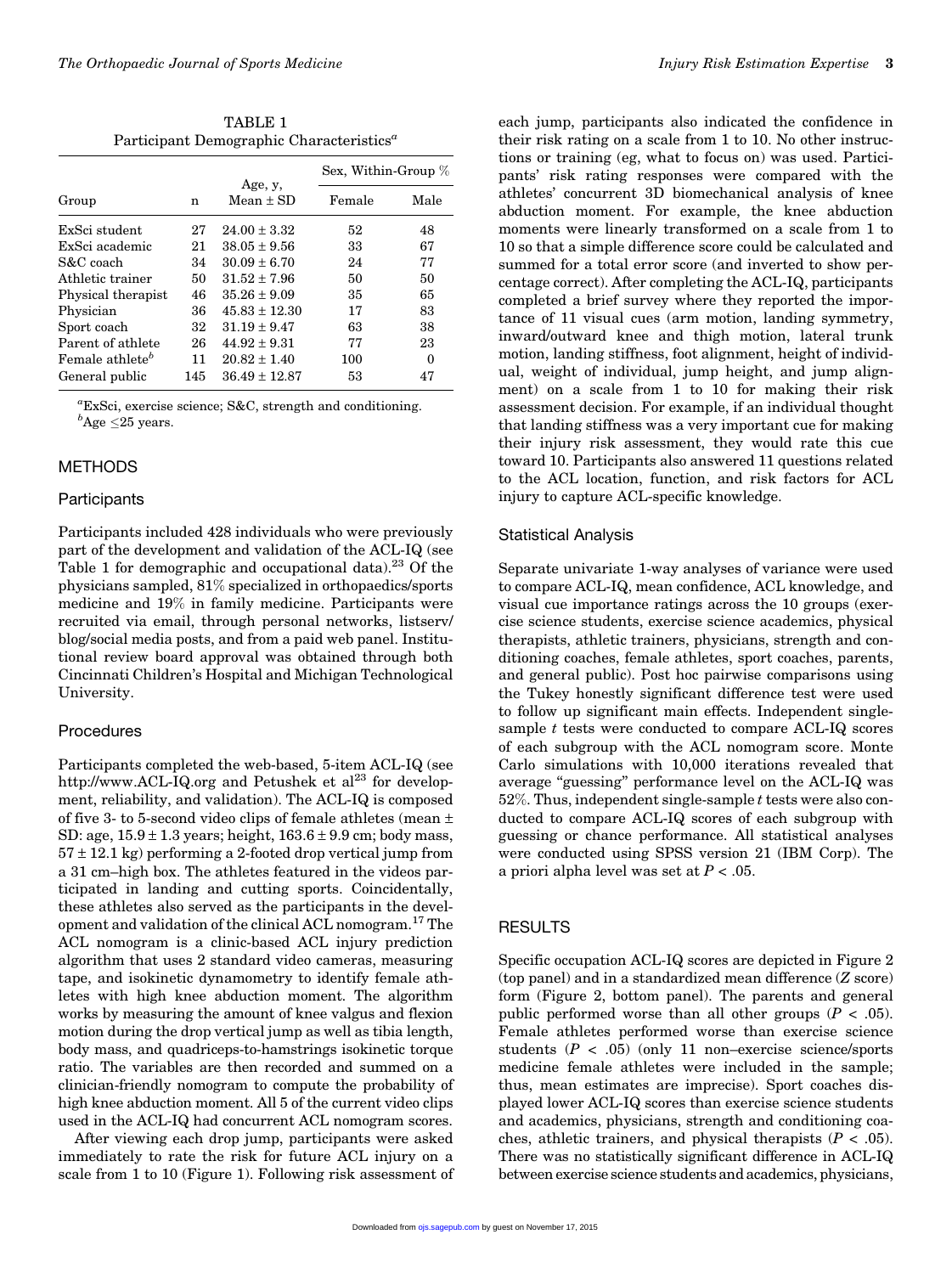

|                      | Very<br>Low |                     |        |        |        |   |                   |   |        | Very<br>High |
|----------------------|-------------|---------------------|--------|--------|--------|---|-------------------|---|--------|--------------|
| Risk for ACL Injury  | U           | Ő<br>$\overline{2}$ | O<br>3 | 4      | O<br>5 | b | O<br>7            | 8 | O<br>q | 10           |
| Confidence in Answer | Ő           | O<br>$\mathbf{2}$   | n<br>3 | O<br>4 | O<br>5 | 6 | O<br>$\mathbf{r}$ |   | O<br>Q | 10           |

Figure 1. Example item from the ACL Injury Risk Estimation Quiz. Images are snapshots of a video sequence. ACL, anterior cruciate ligament.

strength and conditioning coaches, athletic trainers, or physical therapists  $(P < .05)$ . All occupational/professional subgroups displayed similar mean confidence ratings across the 5 items/video clips in the ACL-IQ ( $P = .17$ ) (Figure 3).

When scores were compared with ACL nomogram performance, the ACL nomogram performed better than all groups except exercise science students,  $t(26) = -1.01$ ,  $P = .32$  (Figure 2, top panel with nomogram line). However, a substantial number of individuals performed similar to or better than the ACL nomogram (Table 2). Parents and the general public groups were not statistically different from guessing performance.

Anterior cruciate ligament knowledge scores across subgroups are depicted in Figure 4. Sport coaches, parents, female athletes, and the general public displayed less ACL knowledge compared with exercise science students and academics as well as strength and conditioning coaches, athletic trainers, physical therapists, and physicians  $(P <$ .05). There were no significant differences in ACL knowledge between exercise science students and academics, physicians, strength and conditioning coaches, athletic trainers, or physical therapists  $(P > .05)$ .

The importance ratings of various cues are depicted in Figure 5. Exercise science students and academics, physicians, strength and conditioning coaches, athletic trainers, and physical therapists rated knee/thigh motion as more important for assessing injury risk compared with the general public group (which was not statistically different from parents, female athletes, or sport coaches)  $(P < .05)$ . Strength and conditioning coaches and athletic trainers rated trunk motion as more important for assessing injury risk compared with the general public subgroup ( $P < .05$ ). No statistically significant differences between groups were displayed for the importance rating of height. The general public group rated weight as more important for assessing injury risk compared with athletic

trainers ( $P < .05$ ). Parents rated weight as more important for assessing injury risk compared with exercise science students and academics, physicians, athletic trainers, and physical therapists. Sport coaches rated weight as more important for assessing injury risk compared with athletic trainers  $(P < .05)$ . Parents and general public groups rated jump height as more important for assessing injury risk compared with exercise science students and academics, physicians, strength and conditioning coaches, athletic trainers, and physical therapists. Sport coaches rated jump height as more important for assessing injury risk compared with exercise science students and academics, physicians, athletic trainers, and physical therapists. The general public group rated jump alignment as more important for assessing injury risk compared with exercise science academics  $(P < .05)$ . Finally, parents rated jump alignment (eg, jump takeoff angle) as more important for assessing injury risk compared with exercise science students and academics ( $P < .05$ ).

# **DISCUSSION**

This investigation measured cross-professional differences in estimating ability of ACL injury risk. Specifically, parents, sport coaches, and individuals not in the sport medicine/exercise science fields (general public), on average, performed poorly and similar to chance performance. Interestingly, and contrary to our hypotheses, strength and conditioning coaches performed similar to sports medicine/ therapy professionals. Exercise science students, physical therapists, and athletic trainers performed at levels that were roughly equivalent to that of the clinical instrumentbased ACL injury risk assessment method (ie, ACL nomogram). Conversely, only 25% of physicians performed similar to or better than the ACL nomogram, but they were not statistically different from these superior performers. The lack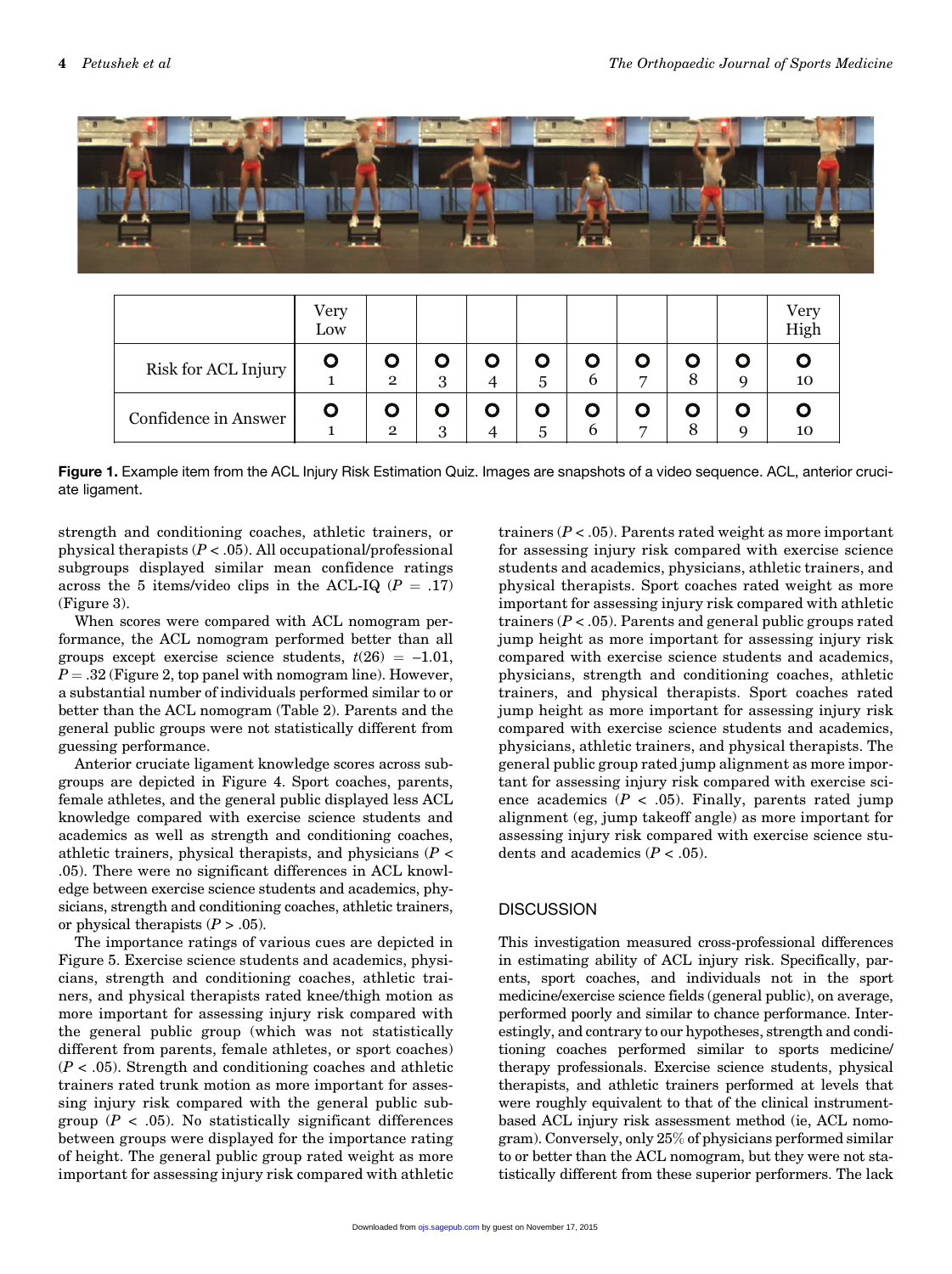

Figure 2. (A) ACL Injury Risk Estimation Quiz (ACL-IQ) means and (B) standardized mean differences across various professions/groups. ACL, anterior cruciate ligament; ExSci, exercise science; S&C, strength and conditioning.

of statistical significance is likely due to multiple comparison error correction as visual inspection of the standardized scores reveals that exercise science academics and physicians performed around ''average'' while physical therapists and exercise science students performed around 1 SD above the average.

The high level of sensitivity and accuracy achieved using a 10-point system (as opposed to a commonly used dichotomous system<sup>4,28</sup>) is surprising given that no training or instructions on how to assess injury risk were given and raters were allowed only a single viewing. Although the overall level of performance was relatively high, the majority of the sample studied did not reach the performance level of the ACL nomogram, and thus, may benefit from using this tool for future ACL risk assessments. Future research will focus on developing training systems or other



Figure 3. Confidence in chosen risk rating across various professions/groups. ExSci, exercise science; S&C, strength and conditioning.

TABLE 2 Proportion of Individuals At or Above ACL Nomogram Performance $^a$ 

|                    | At or Above<br>ACL Nomogram, |  |  |  |
|--------------------|------------------------------|--|--|--|
| Group              | Within-Group $\%$            |  |  |  |
| ExSci student      | 56                           |  |  |  |
| Athletic trainer   | 48                           |  |  |  |
| Physical therapist | 44                           |  |  |  |
| S&C coach          | 41                           |  |  |  |
| Physician          | 25                           |  |  |  |
| ExSci academic     | 19                           |  |  |  |
| Sport coach        | 19                           |  |  |  |
| Female athlete     | 18                           |  |  |  |
| General public     | 3                            |  |  |  |
| Parent of athlete  | 0                            |  |  |  |

a ACL, anterior cruciate ligament; ExSci, exercise science; S&C, strength and conditioning.



Figure 4. Anterior cruciate ligament (ACL) knowledge across various professions/groups. ExSci, exercise science; S&C, strength and conditioning.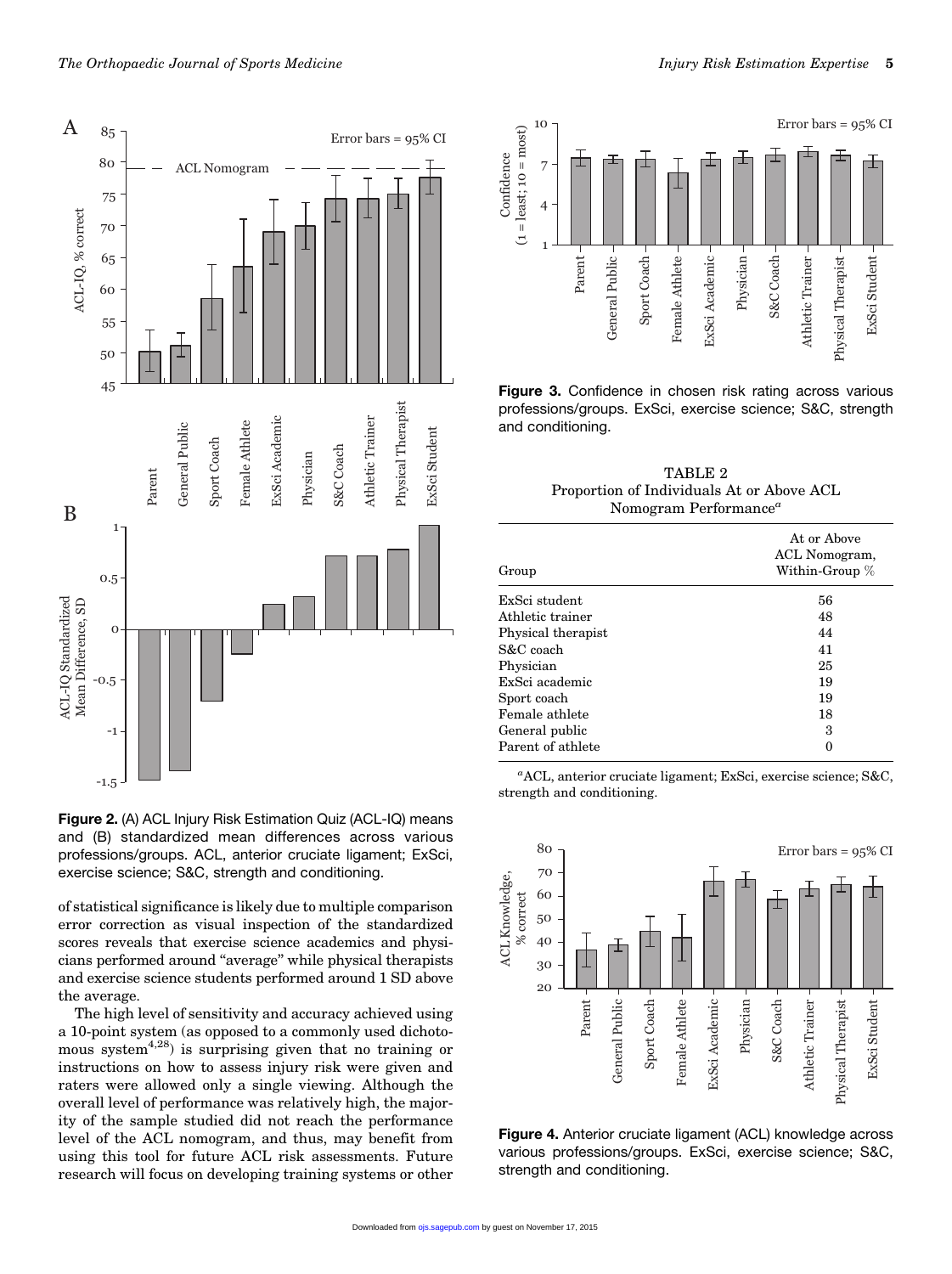

Figure 5. Visual cue importance ratings across various professions/groups. The groups are depicted in order of ACL-IQ score from lowest (left) to highest (right) as indicated by the arrow. ACL-IQ Score, ACL Injury Risk Estimation Quiz; ExSci, exercise science; S&C, strength and conditioning.

decision support tools such as checklists or decision trees to improve injury risk estimation ability. Despite considerable cross-professional/group differences, confidence ratings remained relatively high and stable across all groups (mean, 7.5/10). Put differently, the lesser skilled groups remained confident in their risk assessment despite being inaccurate, adding evidence to the unskilled and unaware phenomena.<sup>14</sup>

The conclusions from this cross-sectional analysis parallel recent mediation and moderation results that determined the specific perceptual-cognitive factors (eg, visual cues and knowledge) influencing performance.<sup>22</sup> That is, parents, sport coaches, and general public have lower ACL-IQ likely because of their lower ACL knowledge and rating the importance of knee/thigh motion lower and weight and jump height higher. The slightly higher ACL-IQ of sport coaches over the general public group is likely due to the slightly higher ACL knowledge and higher rating of knee/thigh motion. These 4 factors (ACL knowledge and cue importance ratings for knee/thigh motion, jump height, and weight) have been shown to be the dominant factors influencing ACL-IQ performance even when considering ACL injury risk assessment experience, educational level, personality, and domain general perceptual-cognitive abilities such as general mental rotation and risk literacy. $22$  Theoretically, modifying any of these factors should improve performance. However, the most efficient and effective method for training visual assessment skill has not yet been investigated. Future research may benefit from utilizing higher fidelity cognitive process tracing methods such as eye-tracking or verbal protocol analysis to more reliably and accurately assess the judgment and decision-making strategies to develop optimal training or decision support systems.<sup>2,3,5,6,11,27</sup>

Athletes are surrounded by many individuals and support staff who aim to enhance performance and reduce injuries. Coaches and parents have the most player contact time and are likely the most influential people for changing behavior. However, these individuals are lacking the skill to accurately identify athletes at risk for ACL injury. Of the sports medicine professions who are likely to have the greatest influence on injury prevention, physicians need the largest improvement in performance—especially if they want to attain performance levels similar to the ACL nomogram. It will therefore be important to target these individuals for improving risk assessment performance or to adopt the ACL nomogram to aid their injury risk assessment in practice.

A limitation to this study is that the criterion used to assess ACL injury risk was quantified using 3D biomechanical analysis as opposed to actual injury cases. Furthermore, additional studies are needed to reproduce the findings that knee abduction moment is a significant risk factor for ACL injury in young female athletes. However, previous prospective, cross-sectional, and cadaveric studies support knee abduction moment as a modifiable risk factor for ACL injury in young female athletes.<sup>10,16,18,24</sup> In addition, in order for screening to reduce ACL injuries, an appropriate intervention must be implemented, such as neuromuscular training.26 Larger samples of individuals within the groups currently investigated (eg, female athletes) in addition to using more liberal post hoc tests such as the Fisher least significant difference may likely reveal other statistically significant cross-professional/group differences. Finally, it is essential to note the importance of detailed instruction for performing the drop vertical jump to ensure valid risk assessment (eg, stance width, drop height, and overhead target).

#### **CONCLUSION**

Overall, the findings from this study identified the groups that need the most improvement in their ACL injury risk